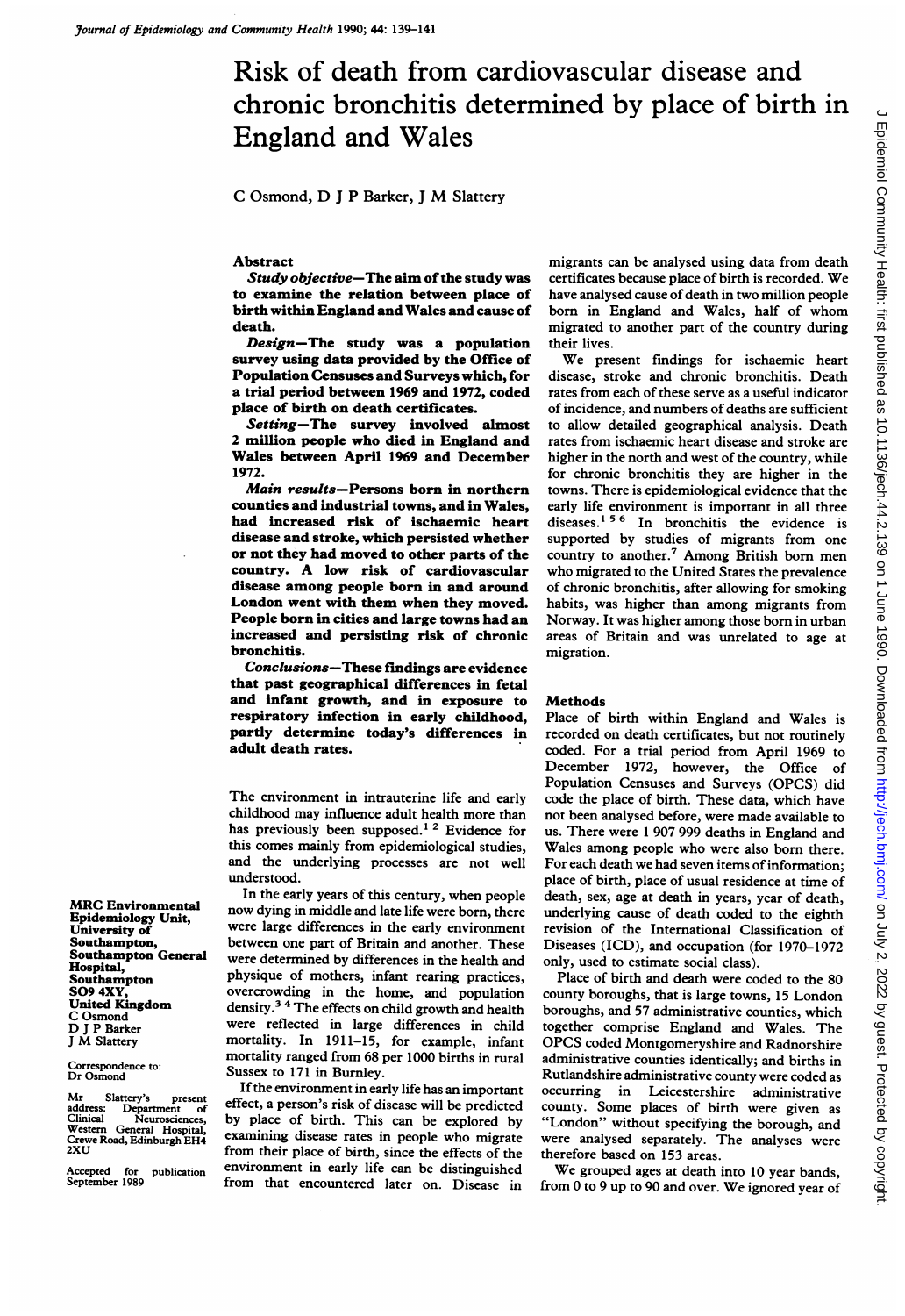death because the data spanned less than four years. We analysed death from ischaemic heart disease (ICD 410-414), stroke (ICD 431-438) and chronic bronchitis (ICD 490-492).

The place where each individual lived was known only at birth and death. There was no denominator to calculate death rates for those who were born in one area and died in another, and we therefore used the proportion of all deaths that were due to each cause. To explore how these proportions varied according to birthplace and place of death we used a log-linear regression.8 For each disease and place this gave two numbers which were based on proportions of deaths in each age, sex and social class stratum. These represented the effect on the disease of either birth or death in that place. We refer to the numbers as the "place of birth" and the "place of death" effects. Their average value is  $1.00$ .

Results for men and women were similar. We used deaths from stomach cancer, which show a steep social class gradient,<sup>9</sup> to explore the effect of social class on place of birth effects. Values after adjustment for social class were similar to those unadjusted, the largest differences being  $0.01$ . We therefore present unadjusted values for men and women combined.

Table I  $\chi^2$  statistics with 152 degrees of freedom, for strength of place of birth effects: values exceeding 189 are statistically significant at the  $5\%$  level

|                      | Ischaemic<br>heart disease | Stroke | Chronic<br>bronchitis |
|----------------------|----------------------------|--------|-----------------------|
| Independent          | 1547                       | 2077   | 2242                  |
|                      | 587                        | 567    | 522                   |
| Joint<br>Conditional | 320                        | 372    | 327                   |

Table II Areas with place of birth effectsfor ischaemic heart disease, stroke and chronic bronchitis in the bottom tenth of the distribution and statistically significantly different from unity

| Ischaemic<br>heart disease                                                                                                                                                      | Stroke                                                                                                                                                                                                                                | Chronic<br>bronchitis                                                                                                           |
|---------------------------------------------------------------------------------------------------------------------------------------------------------------------------------|---------------------------------------------------------------------------------------------------------------------------------------------------------------------------------------------------------------------------------------|---------------------------------------------------------------------------------------------------------------------------------|
| <b>Bournemouth CB</b><br>Great Yarmouth CB<br>Nottingham CB<br>Anglesey AC<br>Caernarvonshire AC<br>Somerset AC<br><b>Sussex East AC</b><br>Sussex West AC<br>Wight, Isle of AC | <b>Birkenhead CB</b><br><b>Bootle CB</b><br><b>Burnley CB</b><br>Dudley CB<br><b>Grimsby CB</b><br>Camden LB<br>Hackney LB<br>Hammersmith LB<br>Lewisham LB<br>Newham LB<br>Southwark LB<br><b>Tower Hamlets LB</b><br>Westminster LB | <b>Bradford CB</b><br><b>Halifax CB</b><br>Norwich CB<br>Essex AC<br>Lincs (Kesteven) AC<br>Norfolk AC<br>Yorkshire E Riding AC |

CB = county borough; AC= administrative county; LB = London borough

Table III Areas with place of birth effects for ischaemic heart disease, stroke and chronic bronchitis in the top tenth of the distribution and statistically significantly different from unity

| Ischaemic<br>heart disease                                                                                                                                                                                  | Stroke                                                                                                                                                                                                    | Chronic<br>bronchitis                                                                                                                                                                                                         |
|-------------------------------------------------------------------------------------------------------------------------------------------------------------------------------------------------------------|-----------------------------------------------------------------------------------------------------------------------------------------------------------------------------------------------------------|-------------------------------------------------------------------------------------------------------------------------------------------------------------------------------------------------------------------------------|
| <b>Bradford CB</b><br>Dewsbury CB<br>Halifax CB<br>Huddersfield CB<br>Preston CB<br>Cardiganshire AC<br>Carmarthenshire AC<br>Cumberland AC<br>Northumberland AC<br>Westmorland AC<br>Yorkshire W Riding AC | <b>Blackburn CB</b><br><b>Preston CB</b><br>Southport CB<br>Wigan CB<br><b>Anglesey AC</b><br>Cambridgeshire AC<br>Denbighshire AC<br>Lincs (Kesteven) AC<br>Northamptonshire AC<br>Yorkshire N Riding AC | <b>Birkenhead CB</b><br><b>Cardiff CB</b><br><b>Grimsby CB</b><br><b>Hastings CB</b><br><b>St Helens CB</b><br>Stockport CB<br><b>Warley CB</b><br>Wigan CB<br><b>Westminster LB</b><br>Glamorganshire AC<br>Monmouthshire AC |

 $\overline{CB}$  = county borough;  $\overline{AC}$  = administrative county;  $\overline{LB}$  = London borough

The size of the place of birth effects does not necessarily represent the strength of their effect on disease risk. They are based on proportions of deaths from one cause in relation to all other causes. A high value may reflect deficits of deaths from other causes rather than a high risk associated with the place of birth. This is the fundamental disadvantage of proportional data analysis. The range of values taken by the place of birth effects is not immediately comparable across diseases which occur with different frequency, diseases which cause fewer deaths tending to have a greater range.

#### Results

From April 1969 to December 1972 there were 475 547 deaths from ischaemic heart disease, 251 565 from stroke and 94 707 from chronic bronchitis among men and women who were born in England and Wales. For each disease there was a considerable spread in the place of birth effects. As predicted from the numbers of deaths from each cause the range of place of birth effects was smallest for ischaemic heart disease and highest for chronic bronchitis. The range for ischaemic heart disease was from 0-89 to 1-12, for stroke from  $0.86$  to  $1.19$ , and for chronic bronchitis from 0.83 to 1-24.

We calculated  $\chi^2$  statistics for the variation in place of birth effects both independently of and in relation to place of death effects (table I). The "joint"  $\chi^2$  statistic was derived from the model. For the "conditional" statistic all possible variation was conceded to the place of death effect. Each disease had joint and conditional place of birth effects which were strongly statistically significant.

Tables II and III list places where the place of birth effects were in the bottom and top tenth of the distributions and were significantly different from unity using a test at the  $5\%$  level. For ischaemic heart disease there were high place of birth effects in a number of industrial towns and counties in the north and west. The striking feature for stroke was the low place of birth effects in a group of London boroughs. For chronic bronchitis there were high place of birth effects in a group of towns and London boroughs and in two industrialised counties in South Wales.

We examined the relation between place of birth effects and standardised mortality ratios. To obtain stable estimates we calculated standardised mortality ratios for the <sup>11</sup> years 1968-78, which is the period covered by the eighth revision of the ICD. For each cause of death the geographical distribution of place of birth effects correlated positively with the distribution of standardised mortality ratios. The correlation coefficients were 0-63 for ischaemic heart disease, 0-56 for stroke and 0-38 for chronic bronchitis. These correlations would have been influenced by use of an analysis based upon proportional mortality. For example, Burnley county borough had <sup>a</sup> low place of birth effect for stroke (table II), but a standardised mortality ratio of 120. Because mortality ratios from other leading causes were even higher, the proportion of deaths due to stroke was below average, and the low place of birth effect is likely to reflect this.